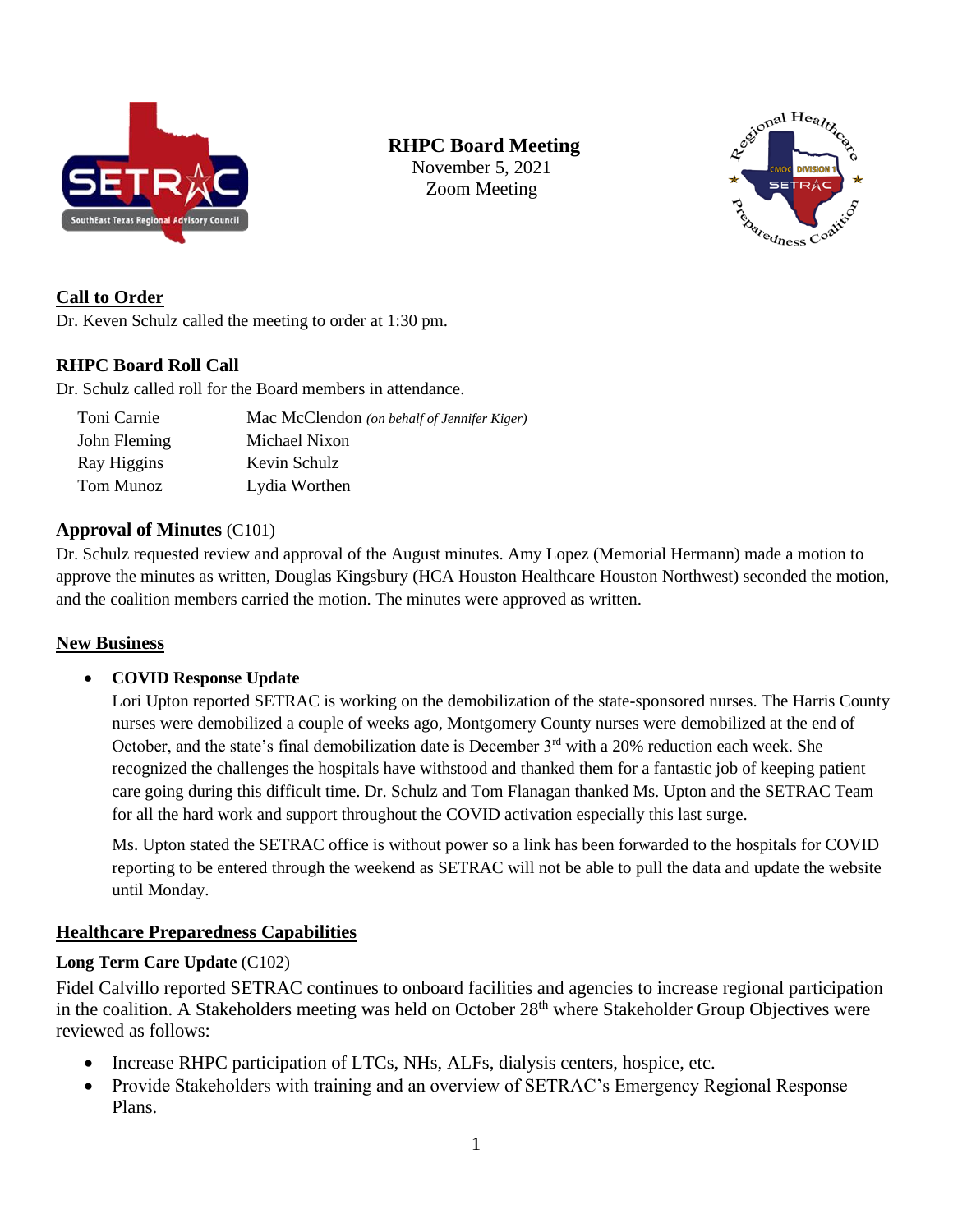- Integrate with local and state agencies to improve collaboration for planning, response, and recovery.
- Review of HPP Capabilities
- Meeting Calendar was provided
- Regional updates COVID, SETRAC Agreements and visit request, RHPC Symposium overview
- Training and Exercise EMResource training available online and on site if needed. No Regional exercise scheduled at this time,
- 2022 RHPC Symposium Speaker participation

The next Stakeholders meeting is scheduled for on December 9, 2021, at 10:00 am. A FSED meeting is scheduled for November 18<sup>th</sup>.

## **Training and Exercise Update** (C104)

Adam Lee reported the MGT 439 Pediatric Disaster Response and Emergency Preparedness course will be held on November 9<sup>th</sup> and 10<sup>th</sup> at the SETRAC conference center. EMResource, EMTrack and WebEOC classes are open and can be schedule through the link on the SETRAC website. The pre-symposium cyber security tabletop exercise training was held on October  $9<sup>th</sup>$  with approximately 70 people in attendance with a guest speaker from the cyber security taskforce from the FBI. An "Off the Grid" communication drill is scheduled for December  $7<sup>th</sup>$ , and a link for registration will be sent out soon. All other trainings (decon, in-person training, etc.) are scheduled per request.

John Wingate reported the OSHA Decontamination Trainings for the hospitals are provided at no charge. The courses provide an OSHA Operations Level Competency as well as well as Continuing Education hours for Nursing and others that accept the Texas Nurses Association hours. Contact SETRAC Training and Exercise to schedule your trainings at [exercise@setrac.org.](mailto:exercise@setrac.org)

### **EMTF Update** (C104)

Mikal Orr reported on the following EMTF activities:

Reimbursements:

1. SETRAC has processed and submitted nearly 200 reimbursement packets, totaling approximately \$4.5 million.

Current Missions:

1. EMTF-6 continues to support the Border mission in Dilley, Texas. Currently, we have one ambulance and 2 Medics there. The current SMA is through 11/15. Discussions are underway to transfer these missions to other providers.

Past Missions:

- 1. In August, MPVs 601 & 603 conducted load-balancing missions for Memorial Hermann and Houston Methodist. Approximately 40 patients were moved within the respective hospital systems.
- 2. MPV 6-04 responded to Louisiana to assist with patient evacuations and relocations after Hurricane Ida at the end of August.
- 3. MPV 6-01 responded to a chemical leak in Galena Park on 9/8. No actions were taken.
- 4. October 19<sup>th</sup>, MPVs 603 & 604 responded to a plane crash in Waller County. There were no fatalities or major injuries. 601 was disregarded and 603 relocated passengers back to the air terminal
- 5. October 27th, MPV 604 responded to a tornado strike North of Orange near Mauriceville. 604 co-located with command and assisted with coordination of assets.

#### Training/Exercises:

- 1. 4 personnel attended the MIST Initial course during the Preparedness Symposium
- 2. Developing a training/meeting schedule for 2022 MMU, AMBUS, RNST
- 3. Strong need to build our RNST membership any hospital systems interested can email me for additional information.
- 4. Also focusing on the development of our Wildland Support Teams.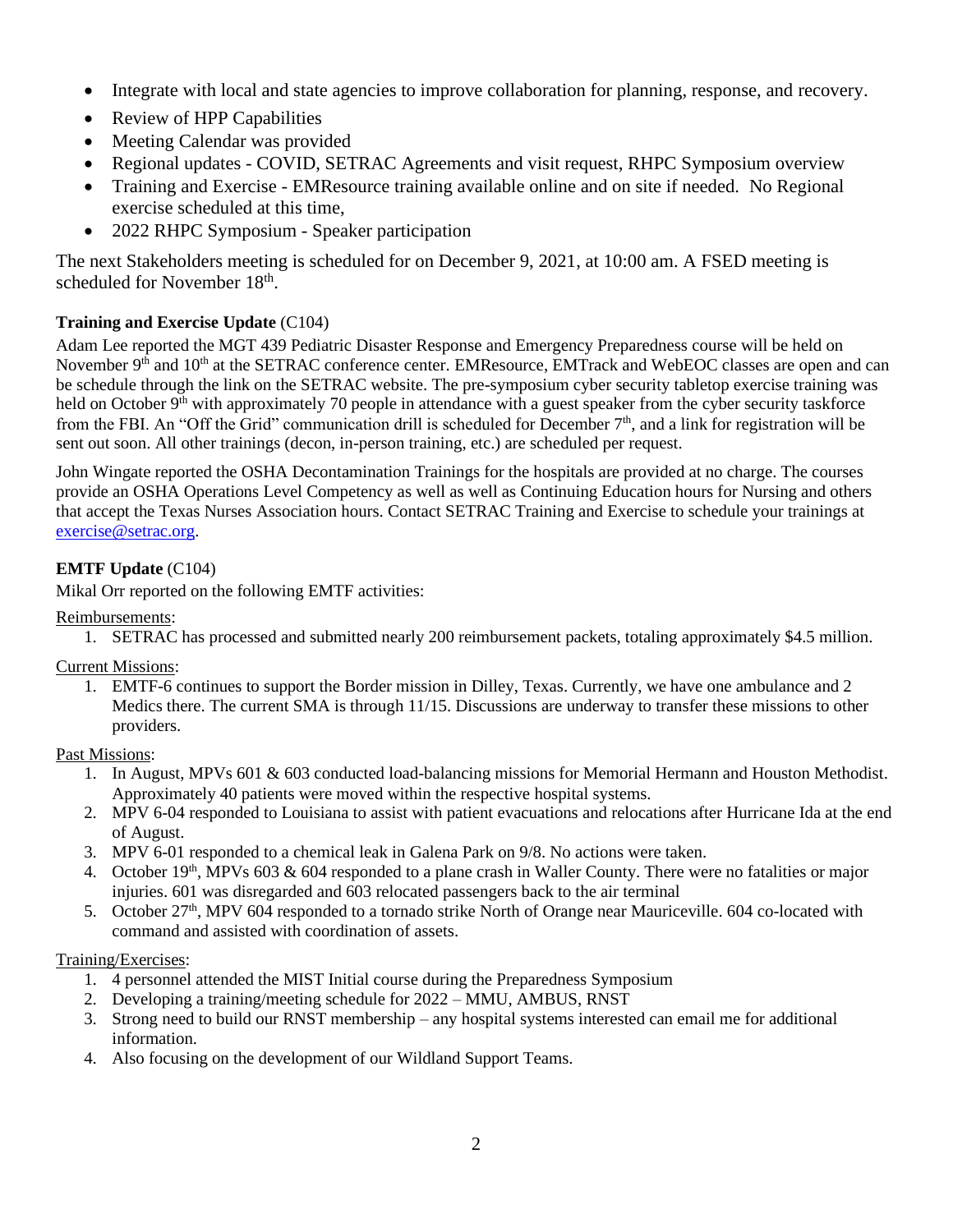### **Inventory Update**

Jackson Bartlett reported SETRAC is beginning a new wave of Durable Medical Equipment (DME) demobilization. A small stock will be maintained on hand in event deployment is needed. Wisetrack to be cleaned to reflect the most recent GC-11 updates.

## **Sub-Committee Updates**

### **RHPC Award of Excellence Committee** (C101)

Toni Carnie reported the 2021 award winners are HCA Tomball, CHI St. Luke's Health Memorial Lufkin, and CHI St. Luke's Health Memorial Livingston. Plaques have been ordered and will be distributed to the winners as soon as they are received.

### **Symposium Planning** (C101)

Ms. Upton reported there were approximately 500 attendees, including speakers, sponsors/vendors, committee members, and staff. The dates for next year's symposium are November 2<sup>nd</sup> - 4<sup>th</sup>, 2022 to be held at the San Luis Galveston Convention Center.

### **Clinical Advisory Committee** (C101)

Ms. Upton stated SETRAC continues to look for committee members and a Chair for the Clinical Advisory Committee. The focus for this round of the committee is infectious disease. The burn annex and pediatric have been completed. The focus now is to finalize everything done in the past year and a half during COVID and put it into one sustained plan. Anyone interested in working with the committee can contact Ms. Upton at [lori.upton@setrac.org.](mailto:lori.upton@setrac.org)

### **Corridor Updates** (C101)

**Downtown Corridor** – Ray Higgins reported the Downtown Corridor met on October 1<sup>st</sup> and Hurricane Nicholas and DME preparations. The next meeting is scheduled for December 3, 2021, at the SETRAC conference center.

**South Corridor** – Jeremy Way reported South Corridor met on September 10<sup>th</sup>. The next meeting is scheduled for November 12, 2021, and the 2022 meeting schedule and locations will be reviewed and discussed.

**East Corridor** – Lydia Worthen reported the East Corridor met on September 17<sup>th</sup> via Zoom meeting. Attendance more than doubled from previous meeting. There was good engagement by the corridor members with discussion regarding training plans with hospitals, fire, and police. The next meeting is scheduled for December 10, 2021.

**North Corridor** – Gary Litton reported the North Corridor met on August 11<sup>th</sup> via "Go To" meeting, which was in the center of the COVID surge therefore the discussion was centered around COVID updates. The next meeting is scheduled for December 8, 2021, at Nacogdoches Memorial Hospital which will be confirmed and announced closer to time.

West Corridor – Ms. Carnie reported the West Corridor met on September 24<sup>th</sup> via "Go To" meeting. Discussions revolved around Hurricane Nicholas and general COVID updates. Radio checks percentages continue to hover around 50 percent. The West Corridor members also said good-bye to Fidel Calvillo as the West Corridor Coordinator as he is now the new Special Populations Coordinator, and they welcomed Katherine Samuel as their new West Corridor Coordinator. The next meeting is scheduled for December 10, 2021, with the location to be determined. Should the meeting be "inperson", it will be held in the SETRAC conference center.

## **Partner Updates** (C101)

## **Public Health**

**Harris County Public Health Department (HCPH) –**Mac McClendon reported the COVID division is moving along, and Jennifer Kiger is getting the infrastructure in place. HCPH will transition slowly over the next month and a half in response to actual long-term management of COVID. Their teams are working to capture lessons learned and best practices to place in documents. Their PHP program is moving back to general operations. They are not 100% in COVID as they work to catch up on those areas that fell behind during COVID.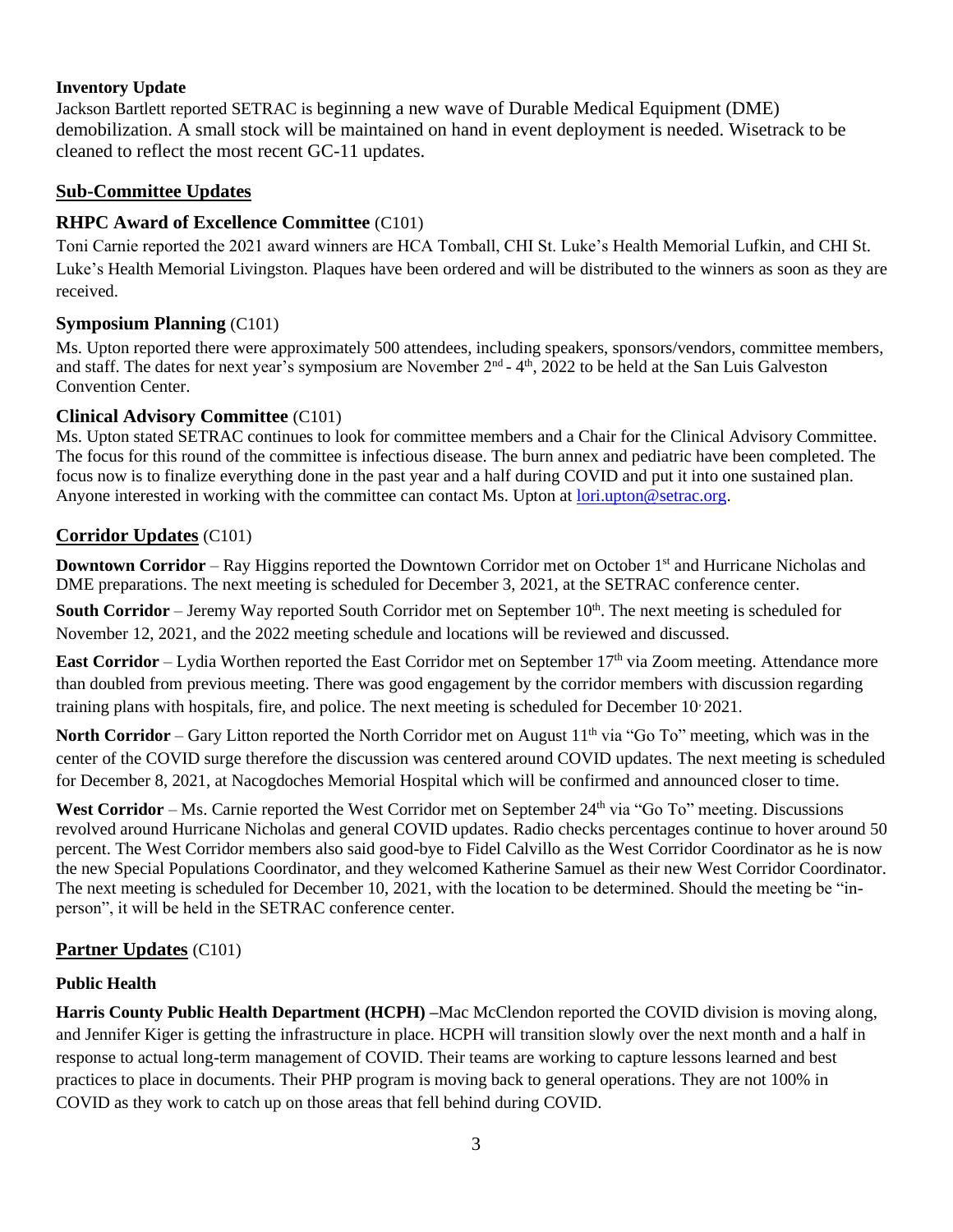**Department of State Health Service (DSHS) –** Justin Woodard reported they continue vaccine missions in the counties with their current focus being pediatrics. For those still ordering vaccines and looking for small quantities, he mentioned reaching out to DSHS 6/5 South as they do have some visibility regarding what stocks are available around the region.

Bobbiejean Garcia reported there is an increasing amount of fungus (Candida oris) in the region. She stated if any hospitals/facilities have this fungus, it is a reportable condition to the health department and it needs to be recorded.

**Houston Health Department (HHD)** –John Fleming reported this is the first day HHD is offering the pediatric doses (5 to 11 years old) of the COVID vaccine. Despite positive improvements in our COVID situation with decreasing cases and hospitalizations, HHD continues to work on increasing the vaccinations among the more hesitant group.

### **EMS**

**SETRAC–** Chris Collier announced and welcomed Sean Simmons (Montgomery County Hospital District) as the new EMS Representative on the RHPC Board.

Mr. Collier reported during recent multiple activations (school shooting, officer down in South Houston, and airplane crash) Bay Station was overwhelmed with phone calls. He asked the coalition members to trust the system and reminded them not to call the Bay Station during these MCI events as it bogs down the system and distracts the personnel. Dr. Schulz echoed Mr. Collier's statement and reiterated the process that occurs during activations.

## **OEM**

**City of Houston (COH) –** Tom Munoz thanked SETRAC for their support at the COH over the last few months during recent events. The COH is beginning to plan for the World Petroleum Congress. The Houston Marathon is the next event coming up with a tabletop is being planned. Mr. Munoz is planning on injections around a mass casualty scenario which will allow everyone to participate.

**Harris County OEM** – Mark Sloan reported special events have been their recent key focus. Today is day 614 of their activation for COVID. With cooler weather approaching, Mr. Sloan reminded the coalition members this is a good time to review their winter weather plans to be prepared freezing weather.

## **Open Discussion/Other**

## **Proposed 2022 RHPC Board Meeting Schedule**

Dr. Schulz reviewed the proposed 2022 RHPC Board meeting schedule and requested approval. Ms. Carnie made a motion to approve the 2022 RHPC Board meeting schedule, Cynthia Crespo-Bonaparte seconded the motion, and the coalitions members carried the motion. The meetings will be held in the SETRAC conference center (1111 North Loop West, Suite 160, Houston, Texas 77008).

### **Upcoming Events**

Lisa Spivey reminded the coalition members of the Galveston Biker Rally and Travis Scott Astroworld Concert this weekend. In the event something should happen, SETRAC will be sending out a bed report and announcements as needed.

### **Strategic and Response Plans**

Ms. Upton advised the Strategic and Response Plans are up for review and approval in January 2022. The plans will be sent out to the coalition members for review in December 2021 and added to the January 2022 meeting agenda for approval for submission in February 2022. It is also time for the Surge Response Drill and SETRAC will work to incorporate it with a regional exercise in March or April 2022.

## **Adjourn**

There being no further business or discussion, Dr. Schulz adjourned the meeting at 2:45 pm. The next RHPC Board meeting is scheduled for January 7, 2022, in the SETRAC conference center (1111 North Loop West, Suite 160, Houston, Texas 77008).